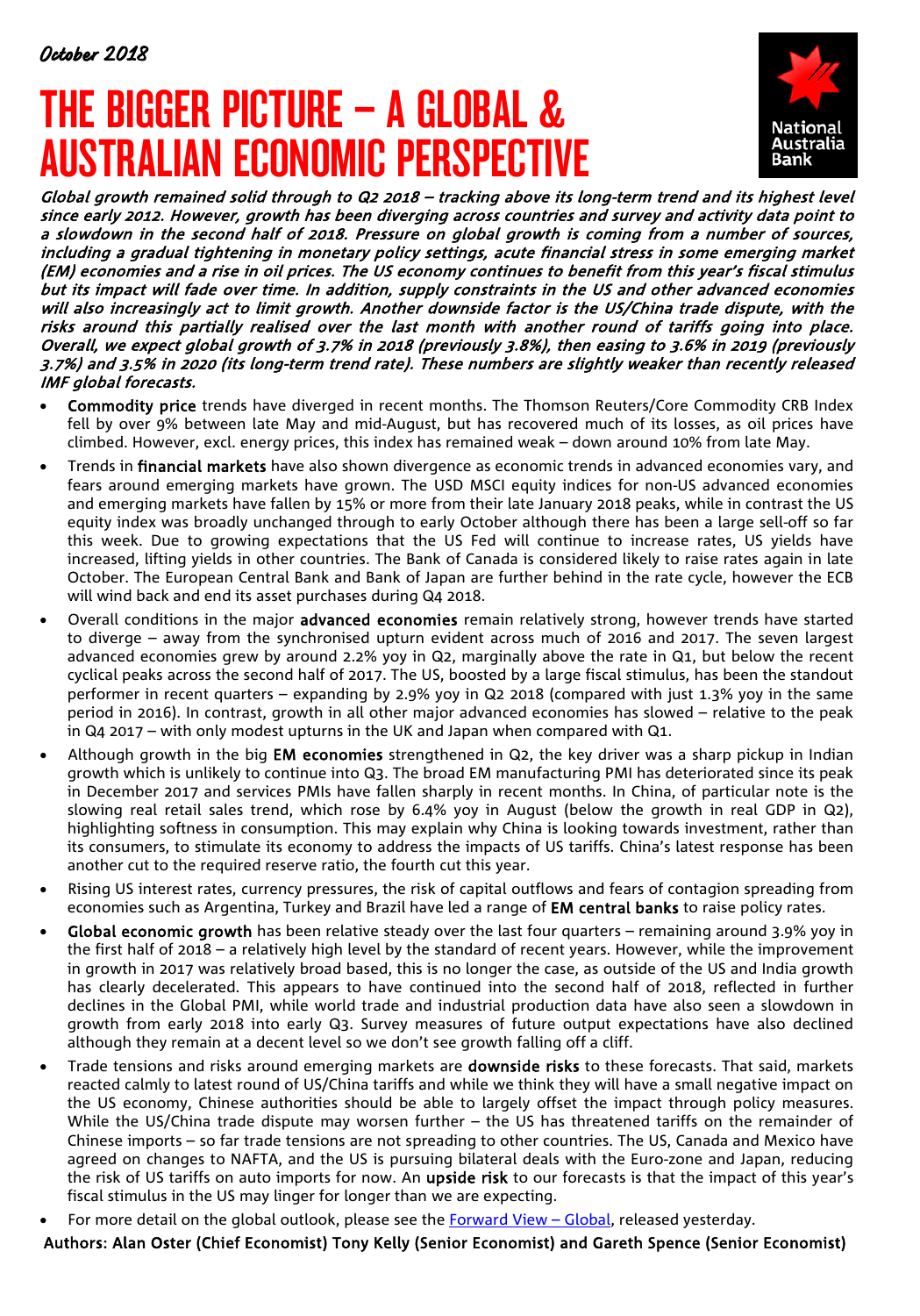Australia: We have left our Australian forecasts unchanged but have lowered our near term outlook for the exchange rate. Following strong in the first half of 2018, we see growth slowing but supported by public sector demand (both NDIS and infrastructure related), a strong non-mining business sector and in the near term LNG-led export growth. In addition, both conditions and confidence point to more positive outcomes in the mining sector, with some new investment likely and higher levels of sustaining capex. At the minimum the effect of the unwinding of the mining investment boom should wane as the last of the LNG projects enters the production phase. Growth is expected to reach over 3% in 2018 before slowing in 2019 and 2020 with exports levelling out and consumption growth remaining modest. The housing cycle will detract slightly more than previously anticipated but we do not expect a sharp contraction in the sector. Despite recent strong growth in the economy, price pressures have remained relatively weak with core inflation only just at the bottom of the RBA's target band. There have been some tentative signs of building price pressures and we expect this to continue, with first a gradual rise in wages growth as the labour market tightens and then as inflation more broadly begins to rise. However, with this process only being gradual we do not see any action from the RBA until mid-to-late 2o19 but this view remains highly data dependent, with the RBA seeking further confirmation of building price pressures before beginning a gradual process of rates normalisation.

- The outlook for the business sector remains positive. Business conditions from the NAB Survey appear to have stabilised at a high level after sharp declines in the middle of the year. Profitability, trading conditions and employment all remain well above average, while actual capex in trend terms remains at a high level as is capacity utilisation. Somewhat offsetting this strength is the weakness in forward orders, which have been volatile of late and fell back to average in the month. The mining sector continues to see particularly positive outcomes with both confidence and conditions highest of all industries. The retail sector continues to lag, being the only industry to record worsening conditions. Overall, the survey continues to suggest conditions in the business sector have remained positive into the second half of 2018 – and our outlook for a lift in business investment over the next two years stands. Capacity utilisation remains high, profitability remains strong and the large pipeline of public infrastructure investment is likely to provide some additional spill-overs to the non-mining sector. Further the drag from falling mining investment is likely to wane as the last of the large LNG projects enters production.
- Dwelling prices fell 0.6% in September to be down 3.7% over the year. To date, Sydney and Melbourne have led the declines (down 6.2% and 4.4% respectively from their peaks), though Perth appears to have weakened again recently. We expect prices to continue to decline over the next year or so before levelling out – and have downgraded our outlook with slightly deeper prices falls of closer to 10% in Sydney and 8% in Melbourne. That said, we expect the correction to continue in an orderly fashion, with prices remaining well up on even three years ago. With the cooling in the housing market to continue we expect some weakness in dwelling investment going forward, as the housing market continues to cool. Indeed, building approvals have recorded two consecutive declines and housing credit growth has slowed this year.
- Our outlook for consumption remains weak. Slow wage growth, falling house prices, and a high debt burden are expected to weigh on the consumer over the next few years. We expect consumption to print at 2.8% in 2018 before slowing to 2.5% in each of 2019 and 2020. Recent data suggest consumption was relatively weak into Q3, with the ABS measure of retail sales rising by 0.3% in August after a flat outcome in July. Our Cashless Retail Sales Index suggests sales were again weaker, recording two flat outcomes in the first part of the quarter. An update on the NAB Cashless retail sales index will be released next week, which will provide an early indication of momentum September.
- The labour market dynamic remains and important factor for both the outlook for monetary policy and risks around the consumer. With domestic inflation held back by weak unit labour costs growth and slower wage growth constraining the consumer. Employment has grown at a trend rate of just under 30k in recent months, seeing the unemployment rate decline to 5.3%, its lowest level for a number of years. Looking forward, the outlook for the labour market remains positive. The NAB survey employment index continues to imply employment growth of over 20k per month for the next 6 months - which points to further declines in the unemployment rate. Despite some early signs of a tightening labour marker, surveyed wage and price measures eased in September, suggesting that overall price pressures remain weak.
- The trade surplus widened slightly in August, with export growth led by LNG and soft commodities outpacing the growth in imports (led by volatile fuels and aircraft in the month). We expect exports to grow relatively strongly over the next year, with the remaining LNG projects entering the production phase, before levelling off at a high level.
- Prices for iron ore have remained range bound in the high US\$60s while, coking coal prices have moved higher over the past month. Oil has also traded higher over the past month. The **NAB Rural Commodities** Index was up 6.5% in September, with grain prices sharply higher.
- Our USD/AUD model continues to suggest a fundamental value estimate in the mid-70c range. Though continued strains in emerging markets as well as ongoing China-US trade tensions have seen the Aussie trade closer to US70c in recent weeks.
- For more detail on the Australian outlook, please see the Forward View Australia, released on Wednesday.